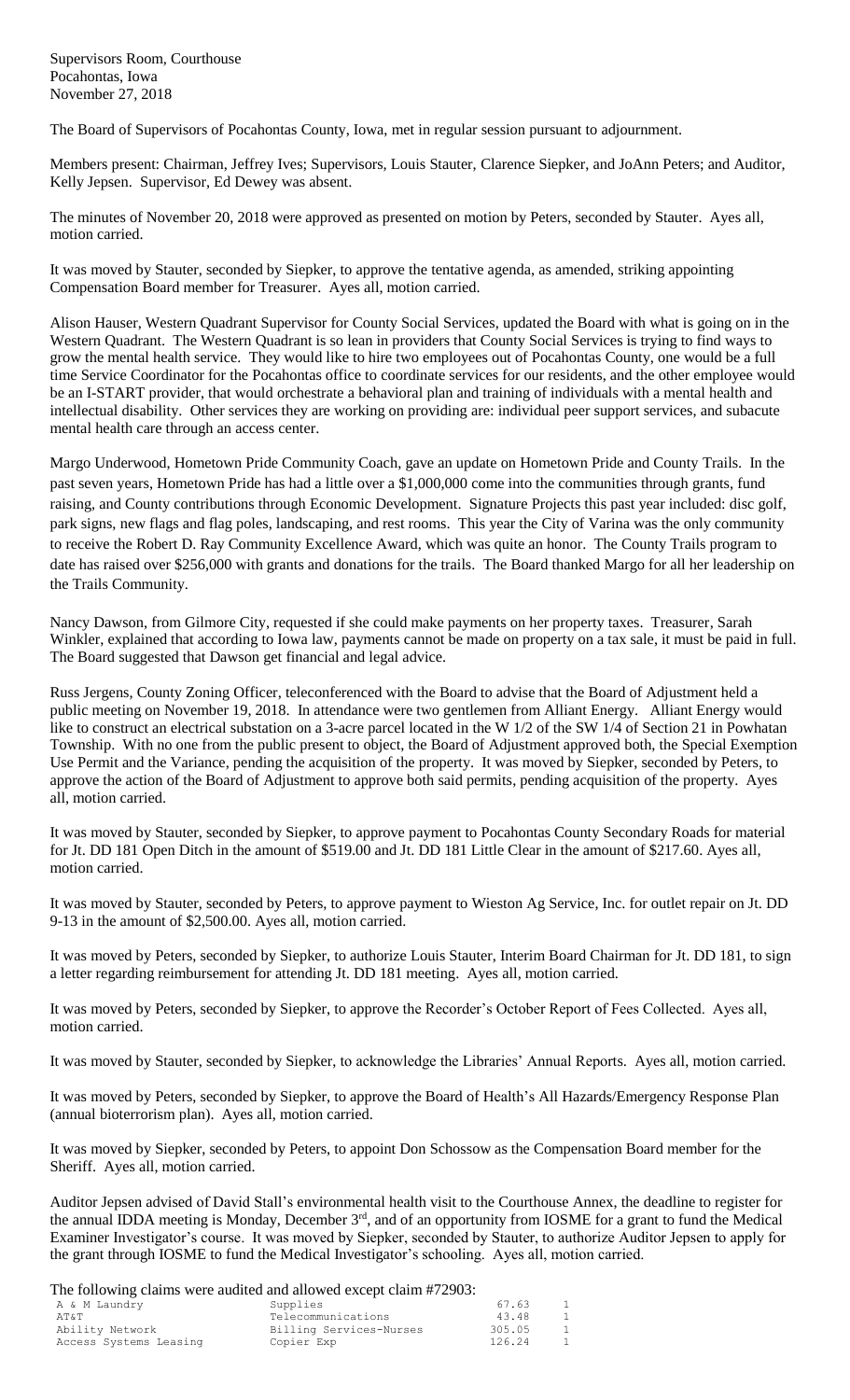| Henry Adkins                                                   | Ballots                              | 9827.46            | 1                            |
|----------------------------------------------------------------|--------------------------------------|--------------------|------------------------------|
| Adv Systems                                                    | Copier Exp                           | 129.26             | 1                            |
| Adv Systems                                                    | Copier Exp                           | 24.50<br>255.84    | 1<br>$\mathbf{1}$            |
| Adv Systems<br>E Ahlrichs                                      | Copier Exp<br>Mileage                | 307.38             | 1                            |
| Alliant Energy                                                 | Utilities                            | 102.87             | 1                            |
| G Atherton                                                     | Phone/Mileage REMB                   | 179.05             | $\mathbf{1}$                 |
| Availa Bank<br>Maxine Barrett                                  | Self-Funding<br>PEO                  | 176.00<br>188.76   | $\mathbf{1}$<br>1            |
| Jim Bartosh                                                    | PEO                                  | 81.00              | 1                            |
| N Betten                                                       | Mileage                              | 376.60             | 1                            |
| Nancy Beuchle                                                  | PEO<br>Natural Gas                   | 184.26<br>239.11   | 1<br>1                       |
| B H Energy<br>B H Energy                                       | Natural Gas-CH                       | 132.88             | $\mathbf{1}$                 |
| B H Energy                                                     | Pocahontas/gas                       | 531.06             | 1                            |
| Blacktop Serv Co                                               | Services                             | 19314.25           | 1                            |
| P Boughey<br>Rebecca Braesch                                   | PEO<br>PEO                           | 171.25<br>198.78   | $\mathbf{1}$<br>1            |
| Campbell Supply                                                | Parts                                | 134.93             | 1                            |
| Campbell                                                       | Parts                                | 84.90              | $\mathbf{1}$                 |
| Canon Financial Services, Inc<br>Canon Financial Services, Inc | Copier Exp<br>Off Equip              | 111.71<br>24.59    | $\overline{c}$<br>1          |
| Canon Financial Services, Inc                                  | Office Equip                         | 38.77              | 1                            |
| S Cash                                                         | Mileage                              | 198.93             | 1                            |
| Central Iowa Building Supply                                   | steel<br>Phone                       | 97.59<br>311.76    | 1<br>2                       |
| Century Link<br>Dan J Cole MD                                  | Medical Examiner                     | 25.00              | 1                            |
| Community Lumber Supply                                        | Trim                                 | 41.24              | 1                            |
| J Conlin                                                       | Mileage, training                    | 451.67             | $\mathbf{1}$                 |
| Counsel<br>Counsel                                             | Copier Exp<br>Printer Contract       | 211.61<br>21.49    | 2<br>$\mathbf{1}$            |
| County Materials Corp.                                         | rd crossing DM 4/9                   | 9117.80            | $\mathbf{1}$                 |
| 0 Cressler                                                     | Mileage/Meal                         | 63.87              | $\mathbf{1}$                 |
| 0 Cressler                                                     | Vet App Supp<br>PEO                  | 455.87<br>179.90   | $\mathbf{1}$<br>$\mathbf{1}$ |
| M Crotty<br>Des Moine Stamp                                    | Stamp                                | 38.40              | $\mathbf{1}$                 |
| D Devereaux                                                    | 1/2 CDL reimb                        | 24.00              | $\mathbf{1}$                 |
| A DeWall                                                       | PEO                                  | 54.00              | $\mathbf{1}$                 |
| R DeWall<br>M Diischer                                         | Courier<br>Courier                   | 23.17<br>28.69     | $\mathbf{1}$<br>$\mathbf{1}$ |
| Donna Dolan                                                    | PEO                                  | 145.09             | $\mathbf{1}$                 |
| Dossier Systems                                                | Computer Ser                         | 447.00             | 1                            |
| Hailey D Douglas                                               | Mileage                              | 205.47<br>799.00   | $\mathbf{1}$<br>1            |
| Frank Dunn Company<br>E Z Graph of Victoria Inc                | pothole patch<br>Offc Supp           | 203.00             | $\mathbf{1}$                 |
| Electronic Special                                             | Computer labor                       | 155.40             | $\mathbf{1}$                 |
| ESRI                                                           | ArcGIS Main                          | 1600.00            | $\overline{c}$               |
| Judy K Essing<br>Farm & Home                                   | Shelf & brackets<br><b>Batteries</b> | 20.80<br>13.98     | 1<br>1                       |
| Farm & Home                                                    | Conservation supp                    | 414.94             | 1                            |
| Farm & Home                                                    | Keys                                 | 5.97               | 1                            |
| Farm & Home<br>Farm & Home                                     | Office Supplies<br>Supplies          | 3.99<br>104.87     | 1<br>$\overline{c}$          |
| D Feistner                                                     | Travel Expenses                      | 620.51             | $\mathbf{1}$                 |
| J Ferquson                                                     | safety shoes                         | 150.00             | 1                            |
| Force America<br>Genesis                                       | Parts<br>Janitorial                  | 74.48<br>750.00    | 1<br>1                       |
| D Gordon                                                       | PEO                                  | 239.56             | $\mathbf{1}$                 |
| Hampton Inn                                                    | Lodging                              | 425.40             | $\mathbf{1}$                 |
| Elaine Harriman<br>Healthcare First                            | PEO<br>HHCahps Fee-Nurses            | 189.78<br>99.75    | 1<br>$\mathbf{1}$            |
| Hoffman Filter                                                 | Disposal Ser                         | 96.25              | $\mathbf{1}$                 |
| Patricia Holtapp                                               | PEO                                  | 123.75             | $\mathbf{1}$                 |
| J Hubbell                                                      | Feed                                 | 25.34              | 1                            |
| IA Lakes Elec<br>IA Lakes Elec                                 | Electricity<br>Tower Rental/Util     | 366.00<br>53.00    | $\mathbf{1}$<br>1            |
| IA Prison Ind                                                  | signs                                | 249.48             | $\mathbf{1}$                 |
| IDALS                                                          | Certification                        | 15.00              | $\mathbf{1}$                 |
| IEMA<br>ILEA                                                   | Dues<br>Jail school                  | 150.00<br>200.00   | 1<br>1                       |
| ISAC                                                           | Insurance                            | 824.00             | 1                            |
| Jack's Uniform                                                 | Uniforms                             | 117.89             | 1                            |
| K Jepsen<br>Vicki Kopriva                                      | Mileage, meals<br>PEO                | 166.90<br>85.89    | 1<br>1                       |
| J La Velle                                                     | PEO                                  | 199.52             | 1                            |
| B Larsen                                                       | Meals                                | 31.49              | $\mathbf{1}$                 |
| M Lenz<br>M Leu                                                | PEO<br>PEO                           | 185.90<br>186.30   | $\mathbf{1}$<br>$\mathbf{1}$ |
| D Linnan                                                       | Rent                                 | 2800.00            | $\mathbf{1}$                 |
| E Lund                                                         | PEO                                  | 183.17             | $\mathbf{1}$                 |
| Raymond Majorowicz LLC                                         | Cistern Fill                         | 300.00             | $\mathbf{1}$<br>$\mathbf{1}$ |
| Martin Marietta<br>Martin Marietta                             | culvert<br>rd stone                  | 533.21<br>11465.42 | $\mathbf{1}$                 |
| Martin Marietta                                                | stock pile                           | 22003.39           | $\mathbf{1}$                 |
| B McGriff                                                      | PEO                                  | 222.25             | $\mathbf{1}$                 |
| Maralyn McLaughlin<br>Mediacom                                 | PEO<br>Internet                      | 197.62<br>8.06     | $\mathbf{1}$<br>$\mathbf{1}$ |
| Messenger                                                      | Ad                                   | 39.00              | $\mathbf{1}$                 |
| MidAmeri Energy                                                | Electricity                          | 42.54              | $\mathbf{1}$                 |
| MidAmeri Energy<br>MidAmeri Energy                             | Palmer/elec<br>Rural Manson int lts  | 39.82<br>28.85     | $\mathbf{1}$<br>$\mathbf{1}$ |
| Sarah Munson                                                   | PEO                                  | 200.26             | $\mathbf{1}$                 |
| Megan S Myers                                                  | Mileage                              | 85.57              | $\mathbf{1}$                 |
| Napa<br>Napa                                                   | bulb<br>wrench                       | 27.98<br>11.49     | 1<br>1                       |
| NAC                                                            | Dues                                 | 450.00             | 1                            |
| Next Gen Tech                                                  | Computer                             | 2073.49            | 1                            |
| <b>B</b> Nielsen<br>Karen L Norine                             | PEO<br>Mileage                       | 191.75<br>85.02    | 1<br>1                       |
| Office Elements                                                | Office Supp                          | 66.90              | 1                            |
| Office Elements                                                | Office Supplies                      | 29.83              | 1                            |
| Office Elements<br>Office Systems                              | Supplies-Corrections<br>Copier Exp   | 1213.45<br>1.74    | 1<br>1                       |
|                                                                |                                      |                    |                              |